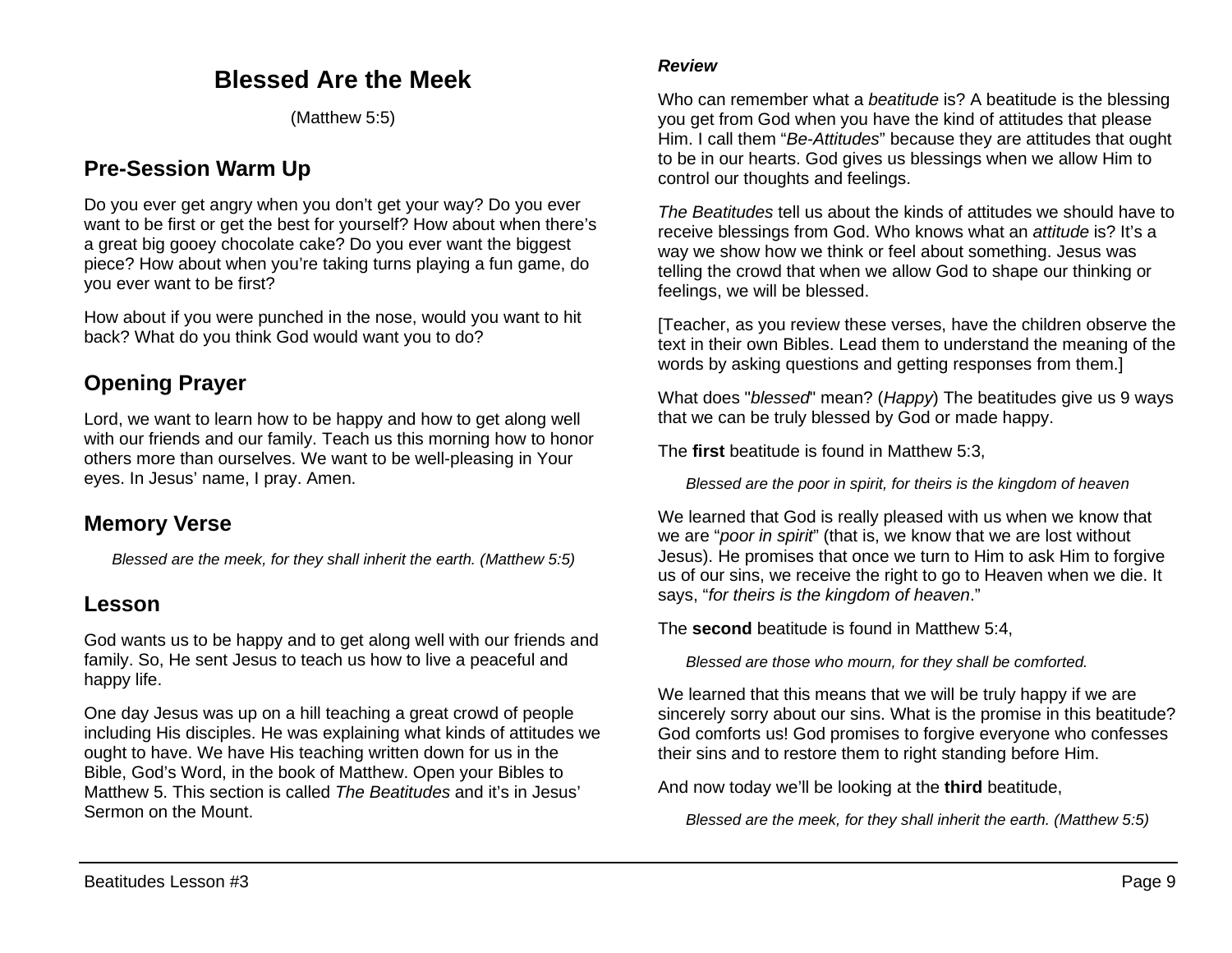Does anyone know what the word "*meek*" means? Meek means to have a modest opinion of yourself; not thinking you are more important than other people.

Being meek is far different from being weak. To be meek is to be gentle and humble. You have to choose to be meek, and this takes great strength of character. To be meek means to stop putting ourselves before others; to stop demanding our way. And it means that we accept bad situations and make the best of them.

Have you ever met a humble person? What was he like? Have you ever been around someone who is a "know-it-all?" They seem cocky, don't they? I don't like to be around someone who is always thinking of themselves and trying to impress people, do you?

What is the promised blessing in this beatitude? God promises us "*the earth*." This is total appreciation for your life here on earth: your health, friends, family, fresh air and sunshine, etc. You see, when we begin to take our eyes off of ourselves, we start enjoying the beauty and the bounty of the earth around us. That's when we get the most out of life. And, we look forward to being with Jesus in the life to come.

So, we could read this verse like this, "*Happy are the humble for they shall appreciate the world around them."*

## **Closing Prayer**

Lord, we don't want to be self-centered and cocky because we want others to like us *and* we want others to come to know You because of our good attitudes in life. Help us to always be humble so that we won't miss out all the beautiful things You have for us in this world. In Jesus' name, I pray. Amen.

#### **Learning Centers**

#### **Craft Corner**

#### **Game Center**

*Concentration*. Make 14 "Bee" cards using the pattern from the last lesson. Print the beatitude on the back. Make 2 cards for each beatitude (poor in spirit, mourn, meek, hunger and thirst, merciful, pure in heart, peacemakers.) For a correct answer, a student may turn over two cards. If the messages match, remove them. If they don't match put them back in the same places. The child or team with the most matches wins.

Or use the following questions in another game of your choice:

- 1. What is an attitude? (It's a way we show how we think or feel about something.)
- 2. What are the beatitudes? (A beatitude is the blessing you get from God when you have the kind of attitudes that please Him.)
- 3. What will happen to us if we allow God to shape our thinking or feelings? (We'll be blessed or made happy.)
- 4. What does the first beatitude mean, "*Blessed are the poor in spirit, for theirs is the kingdom of heaven*?" (Happy are those who know they are spiritually dead without Jesus because once they realize that, and accept Him, they become children of God and get to go to Heaven when they die.)
- 5. What does the second beatitude mean, "*Blessed are those who mourn, for they shall be comforted*?" (Happy are those are truly sorry about their sins because God promises to forgive everyone who confesses their sins and to restore them to right standing before Him.)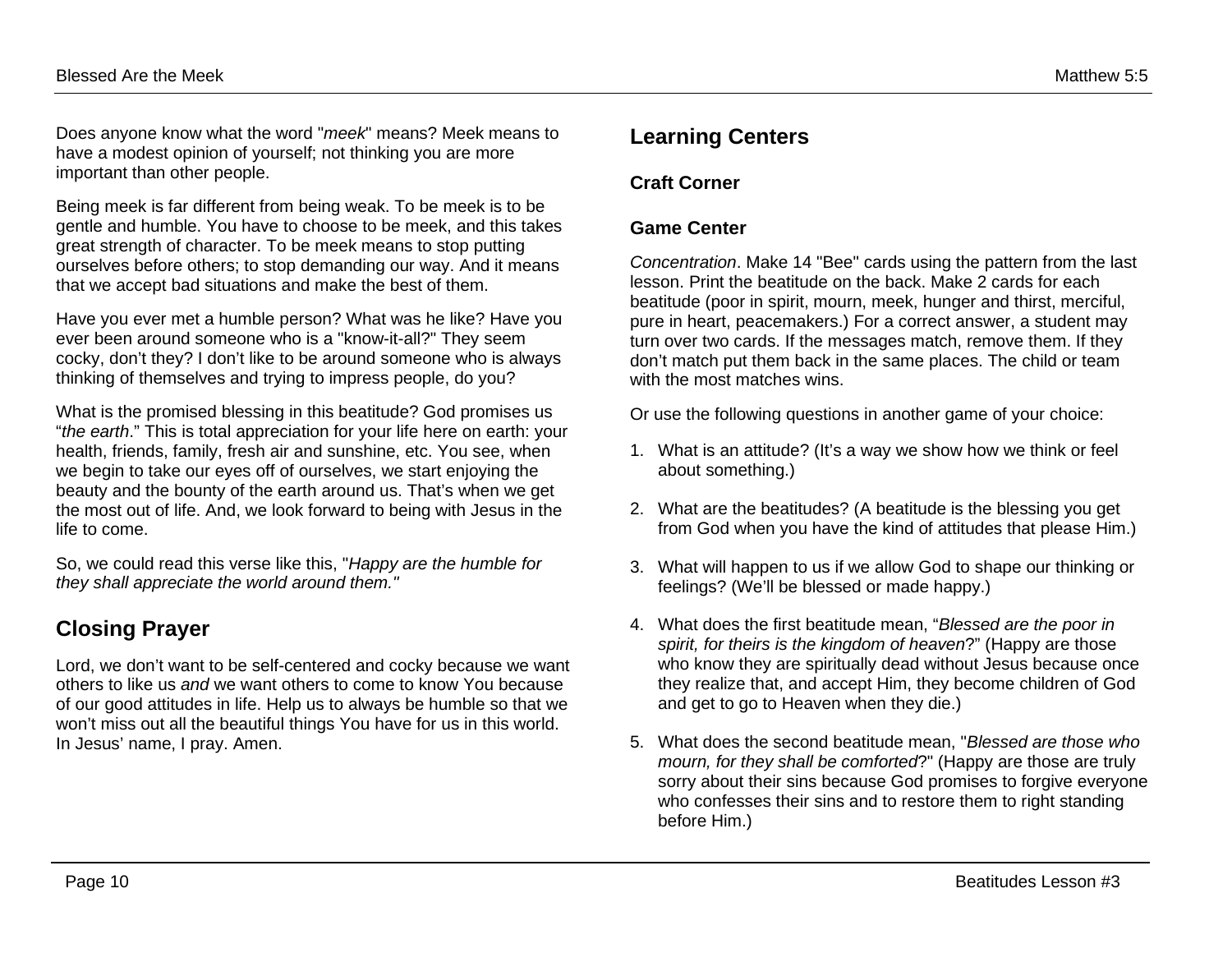- 6. What is the third beatitude? (*Blessed are the meek, for they shall inherit the earth*.)
- 7. What does the word "*meek*" mean? (To be gentle or humble.)
- 8. If you are meek does that mean you are weak or strong? (Strong! It takes great strength of character to be gentle and humble.)
- 9. Are you naturally a meek person, or do you have to choose to be meek? (You have to choose to be meek.)
- 10. Can you describe a way you can be meek? (Stop putting ourselves first, stop demanding our way, accepting bad situations and make the best of them, enduring an injury with patience and without resentment.)
- 11. Can you remember a time when you've found it hard to be meek?
- 12. What can you do this week to be meek?